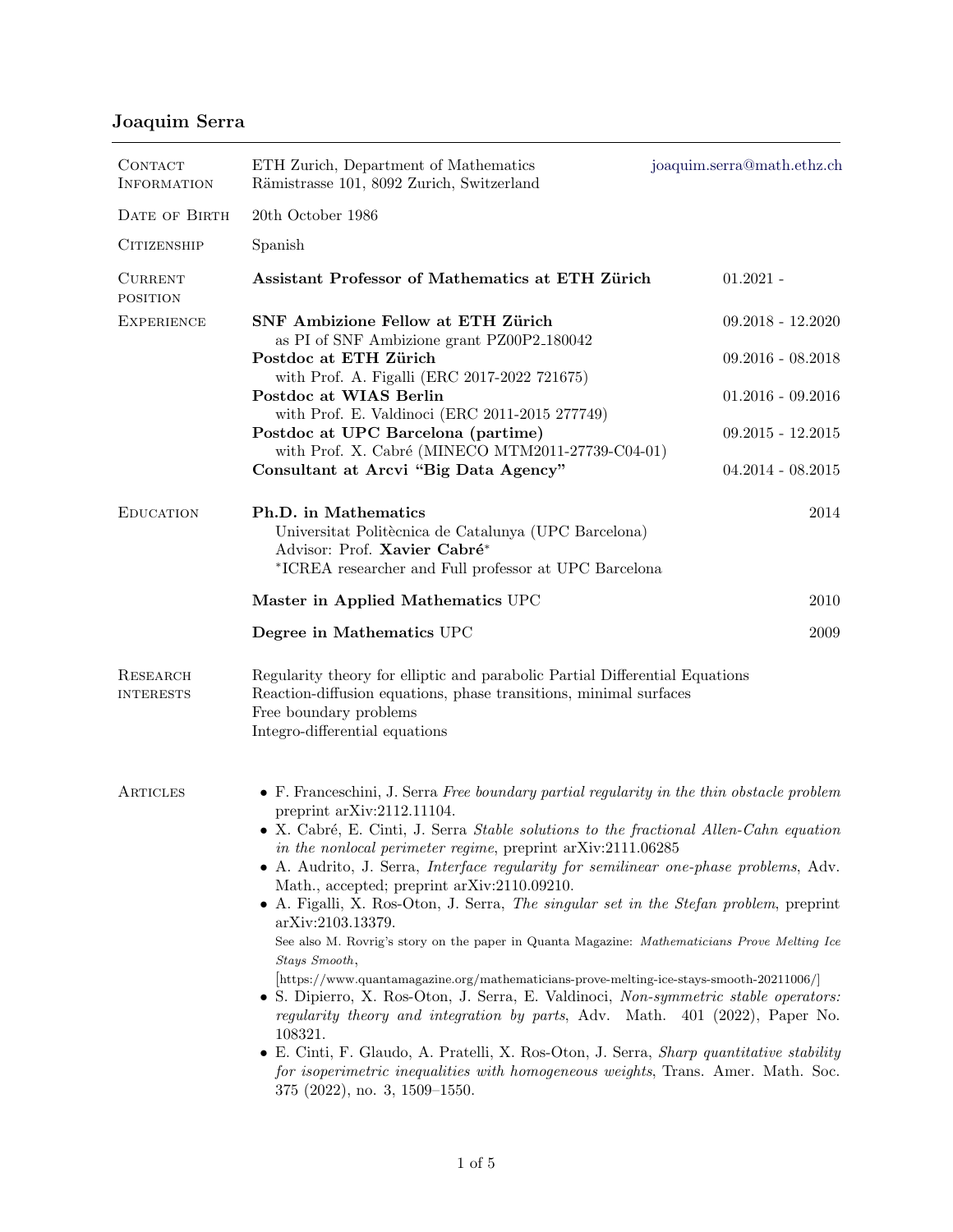- A. Figalli, X. Ros-Oton, J. Serra, Generic regularity of free boundaries for the  $obstack$  problem, Publ. Math. IHES 159 (2020), 181-292.
- X. Cabré, A. Figalli, X. Ros-Oton, J. Serra, Stable solutions to semilinear elliptic equations are smooth up to dimension 9, Acta Math. 224 (2020), 187-252.
- X. Fernández-Real, J. Serra, Regularity of minimal surfaces with lower dimensional obstacles, J. Reine Angew. Math. 767 (2020), DOI: https://doi.org/10.1515/crelle-2019-0035.
- X. Cabré, E. Cinti, J. Serra, Stable s-minimal cones in R<sup>3</sup> are flat for  $s \sim 1$ , J. Reine Angew. Math 764 (2020), DOI: https://doi.org/10.1515/crelle-2019-0005
- A. Figalli, J. Serra, On the fine structure of the free boundary for the classical obstacle problem, Invent. Math. 215 (2019), 311-366.
- S. Serfaty, J. Serra, *Quantitative stability of the free boundary in the obstacle problem*, Anal. PDE 11 (2018), 1803-1839.
- A. Figalli, J. Serra, On stable solutions for boundary reactions: a De Giorgi type result in dimension  $4+1$ , Invent. Math. 219 (2020), 153-177.
- S. di Pierro, J. Serra, E. Valdinoci, *Improvement of flatness for nonlocal phase* transitions, Amer. J. Math. 142 (2020), no. 4, 108-1160.
- S. di Pierro, J. Serra, E. Valdinoci, *Nonlocal phase transitions: rigidity results and* anisotropic geometry, Rend. Semin. Mat. Univ. Politec. Torino 74 (2016), 135-149.
- X. Ros-Oton, J. Serra, The boundary Harnack principle for nonlocal elliptic equations in non-divergence form, J. Potential Anal. 51 (2019), 51-315.
- X. Ros-Oton, J. Serra, The structure of the free boundary in the fully nonlinear thin obstacle problem, Adv. Math. 316 (2017), 710-747.
- E. Cinti, J. Serra, E. Valdinoci, Quantitative flatness results and BV-estimates for nonlocal minimal surfaces, J. Differential Geom. 112 (2019), 447-504.
- L. Caffarelli, X. Ros-Oton, J. Serra, *Obstacle problems for integro-differential operators:* regularity of solutions and free boundaries, Invent. Math. 208 (2017), 1155-1211.
- X. Ros-Oton, J. Serra, *Boundary regularity estimates for nonlocal elliptic equations* in  $C^1$  and  $C^{1,\alpha}$  domains, Ann. Mat. Pura Appl. 196 (2017), 1637-1668.
- X. Cabré, J. Serra, An extension problem for sums of fractional Laplacians and 1-D symmetry of phase transitions, Nonlinear Anal. Theor. 137 (2016), 246-265.
- X. Ros-Oton, J. Serra, E. Valdinoci, *Pohozaev identities for anisotropic integro*differential operators, Comm. Partial Differential Equations 42 (2017), 1290-1321.
- X. Ros-Oton, J. Serra, Boundary regularity for fully nonlinear integro-differential equations, Duke Math. J. 165 (2016), 2079-2154.
- X. Ros-Oton, J. Serra, Regularity theory for general stable operators, J. Differential Equations 260 (2016), 8675-8715.
- X. Ros-Oton, J. Serra, Local integration by parts and Pohozaev identities for higher order fractional Laplacians, Discrete Contin. Dyn. Syst. A 35 (2015), 2131-2150.
- J. Serra,  $C^{\sigma+\alpha}$  regularity for concave nonlocal fully nonlinear elliptic equations with rough kernels, Calc. Var. Partial Differential Equations 54 (2015), 3571-3601.
- J. Serra, Regularity for fully nonlinear nonlocal parabolic equations with rough kernels, Calc. Var. Partial Differential Equations 54 (2015), 615-629.
- X. Ros-Oton, J. Serra, Nonexistence results for nonlocal equations with critical and supercritical nonlinearities, Comm. Partial Differential Equations 40 (2015), 115-133.
- X. Cabré, X. Ros-Oton, J. Serra, *Sharp isoperimetric inequalities via the ABP* method, J. Eur. Math. Soc. 18 (2016), 2971-2998.
- X. Ros-Oton, J. Serra, The extremal solution for the fractional Laplacian, Calc. Var. Partial Differential Equations 50 (2014), 723-750.
- X. Ros-Oton, J. Serra, The Pohozaev identity for the fractional Laplacian, Arch. Rational Mech. Anal. 213 (2014), 587-628.
- X. Ros-Oton, J. Serra, The Dirichlet problem for the fractional Laplacian: regularity up to the boundary, J. Math. Pures Appl. 101 (2014), 275-302.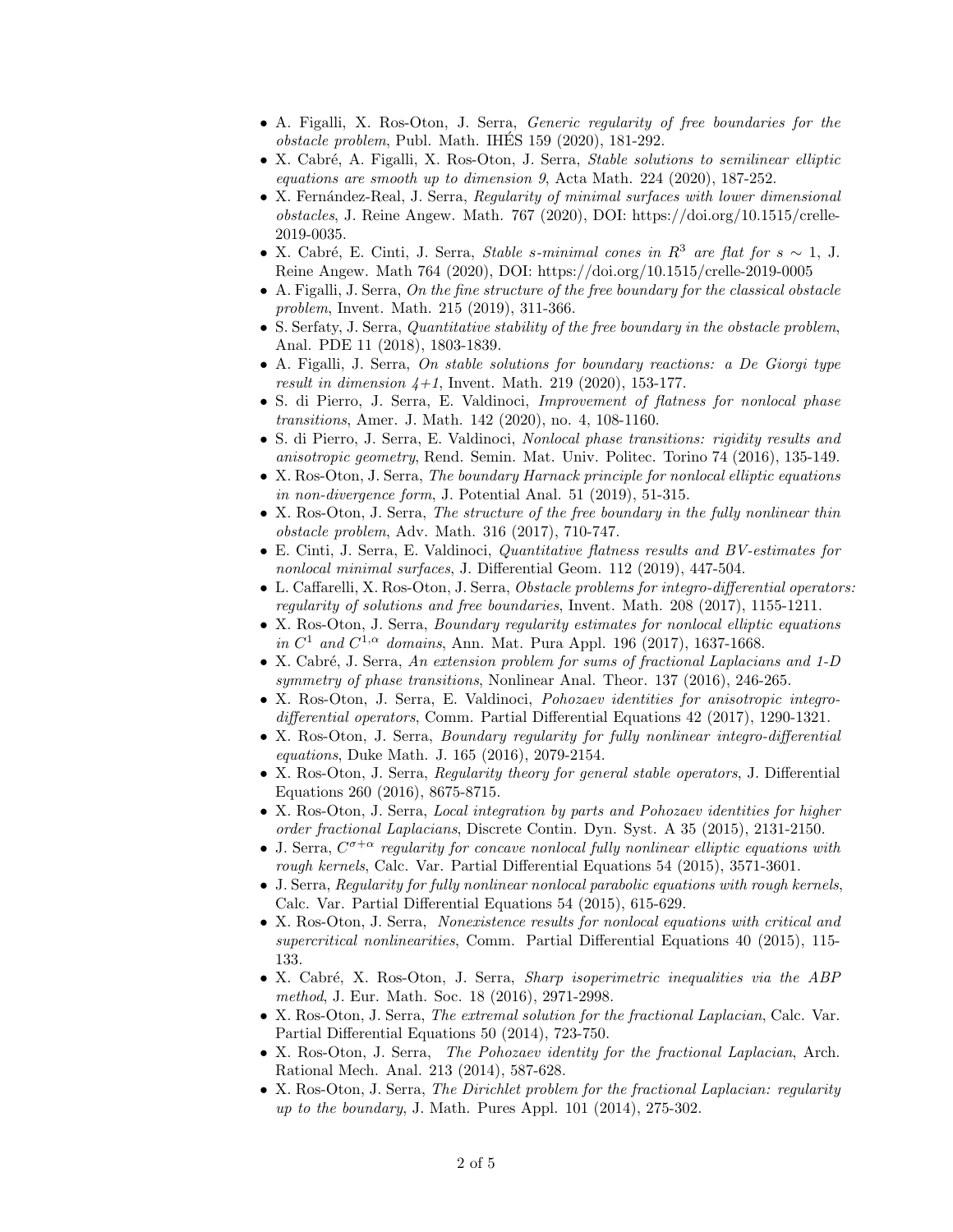|                                            | • X. Cabré, X. Ros-Oton, J. Serra, Euclidean balls solve some isoperimetric problems<br>with nonradial weights, C. R. Math. Acad. Sci. Paris 350 (2012), 945-947.<br>• X. Ros-Oton, J. Serra, Fractional Laplacian: Pohozaev identity and nonexistence<br>results, C. R. Math. Acad. Sci. Paris 350 (2012), 505-508.<br>• J. Serra, Radial symmetry for diffusion equations with discontinuous nonlinearities,<br>J. Differential Equations 254 (2013), 1893-1902.                                                                                                                                                                                                                                                                                                                                                                                                                                                                                                                                                                                                                                                                                                                                                                                                                                                                                                                                                                                                           |
|--------------------------------------------|------------------------------------------------------------------------------------------------------------------------------------------------------------------------------------------------------------------------------------------------------------------------------------------------------------------------------------------------------------------------------------------------------------------------------------------------------------------------------------------------------------------------------------------------------------------------------------------------------------------------------------------------------------------------------------------------------------------------------------------------------------------------------------------------------------------------------------------------------------------------------------------------------------------------------------------------------------------------------------------------------------------------------------------------------------------------------------------------------------------------------------------------------------------------------------------------------------------------------------------------------------------------------------------------------------------------------------------------------------------------------------------------------------------------------------------------------------------------------|
| SURVEYS AND<br><b>EXPOSITORY</b><br>PAPERS | • J. Serra From branching singularities in minimal surfaces to, non-smoothness points<br>in ice-water interfaces, Proceedings of the 8th European Congress of Mathematicians<br>$2020$ (in press).<br>• J. Serra, The geometric structure of interfaces and free boundaries, EMS Magazine<br>$120, 8-15.$<br>• X. Ros-Oton, J. Serra, Regularity and singularities in free boundary problems, Catalan)<br>Butl. Soc. Catalana Mat. 35 (2020), 155-176.<br>• X. Ros-Oton, J. Serra, Understanding singularities in free boundary problems, Mat.<br>Cult. Soc. Riv. Unione Mat. Ital. 4 (2019), 107-118.                                                                                                                                                                                                                                                                                                                                                                                                                                                                                                                                                                                                                                                                                                                                                                                                                                                                       |
|                                            | EDITORAL BOARDS • Editor of Ars Inveniendi Analytica (https://ars-inveniendi-analytica.com) A peer-<br>reviewed journal in Mathematical Analysis, holding to the highest scientific standards, completely<br>free for authors and readers.                                                                                                                                                                                                                                                                                                                                                                                                                                                                                                                                                                                                                                                                                                                                                                                                                                                                                                                                                                                                                                                                                                                                                                                                                                   |
| TALKS AT<br><b>CONFERENCES</b>             | • Conference of the Australian Mathematical Society (plenary talk), online<br>due to pandemic, $09.12.2021$ .<br>• 8th European Congress of Mathematicians (EMS prize lecture), online due<br>to pandemic, 23.06.2021<br>• Barcelona Mathematical Days 2020 (plenary talk) online due to pandemic,<br>23.10.2020.<br>• Realizing the Potential – Theory in Bielefeld, Bielefeld (Germany), $09.2019$<br>• Swedish Summer PDE at KTH, Stockhold (Sweden), 08.2019<br>• Oberwolfach Workshop "Partial Differential Equations", Oberwolfach (Germany),<br>07.2019.<br>• Non Standard Diffusions in Fluids, Kinetic Equations and Probability, Marseille<br>(France), 12.2018<br>• Recent advances in Geometric Analysis, Pisa (Italy), 06.2018<br>• IV Congreso de Jóvenes Investigadores de la RSME (plenary talk), Valencia (Spain),<br>09.2017<br>Recent Advances in PDEs and the Calculus of Variations, Venice (Italy), 07.2017<br>• 23rd Rolf Nevanlinna Colloquium, Zurich (Switzerland), 06.2017<br>• Barcelona Mathematical Days, Barcelona (Spain), 04.2017<br>• Nonlinear, nonlocal problems and stochastic methods, Helsinki (Finland), 12.2016<br>• Partial Differential Equations in Valencia, Valencia (Spain), 10.2015<br>• A week on fractional diffusion, Milan (Italy), $06.2013$<br>• Variational and geometric methods in PDEs, Ancona (Italy), 06.2013<br>• Recent advances in Partial Differential Equations and applications, Milan (Italy),<br>06.2013 |
| AWARDS                                     | • ERC Starting Grant "StableIF" (01.01.2018-31.12.2025, 1.398.125 EUR)<br>• EMS Prize 2020 from the European Mathematical Society.<br>José Luis Rubio de Francia Prize 2018 from the Royal Spanish Mathematical Society<br>• Starting grant from Fundación BBVA associated to Rubio de Francia Prize (35.000)<br>EUR)<br>• Antonio Valle Prize 2019 from the Spanish Society of Applied Mathematics<br>• SNF Ambizione grant PZ00P2 <sub>-180042</sub> (789.000 CHF)                                                                                                                                                                                                                                                                                                                                                                                                                                                                                                                                                                                                                                                                                                                                                                                                                                                                                                                                                                                                         |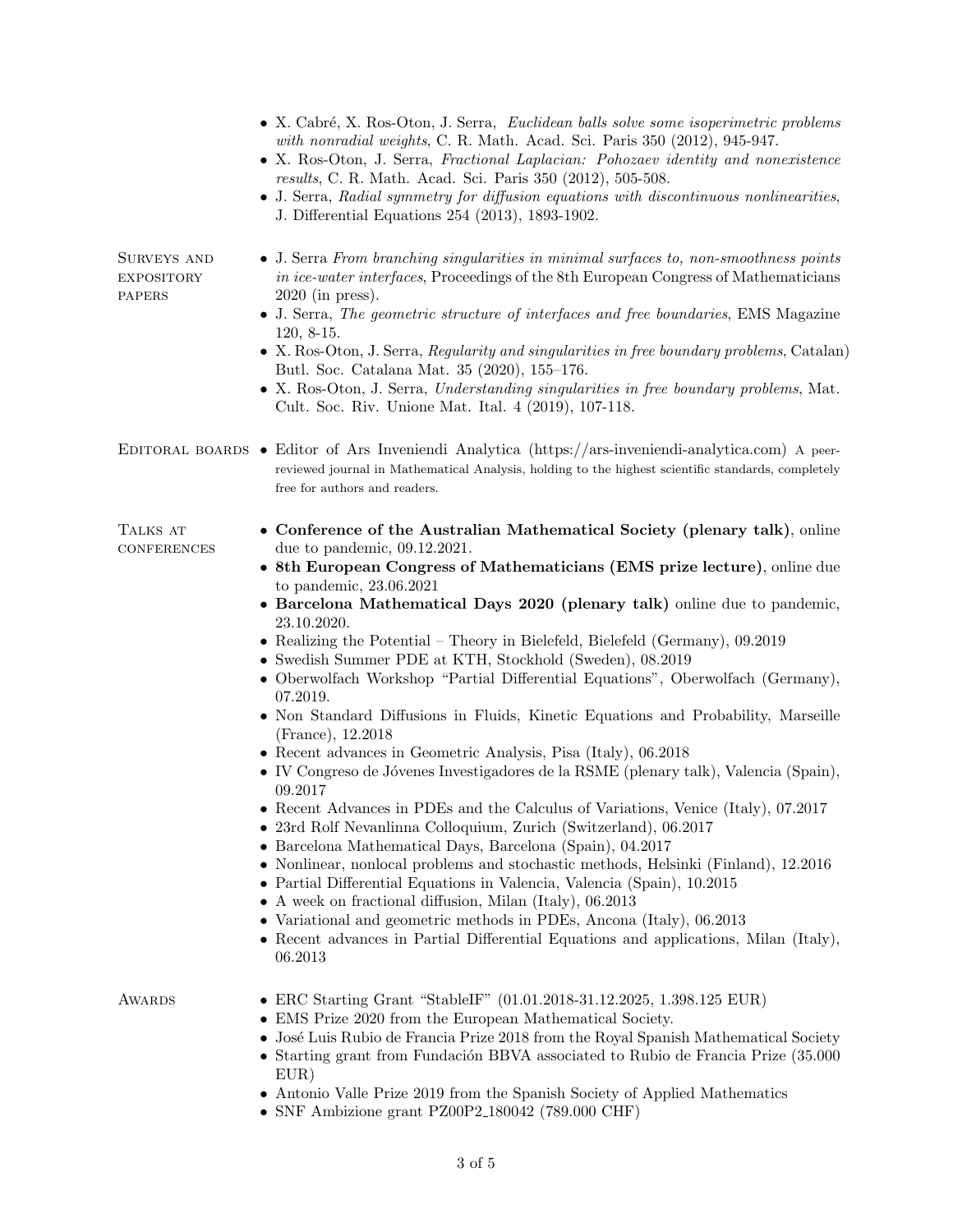|                                                       | • Josep Teixidó Prize 2016 from the Catalan Mathematical Society                                                                                                                                                                                                                                                                                                                                                                                                                                                                                                                                                                                                                                                                                                                                                                                                                                                                                                                                                                                                                     |
|-------------------------------------------------------|--------------------------------------------------------------------------------------------------------------------------------------------------------------------------------------------------------------------------------------------------------------------------------------------------------------------------------------------------------------------------------------------------------------------------------------------------------------------------------------------------------------------------------------------------------------------------------------------------------------------------------------------------------------------------------------------------------------------------------------------------------------------------------------------------------------------------------------------------------------------------------------------------------------------------------------------------------------------------------------------------------------------------------------------------------------------------------------|
| <b>UNIVERSITY</b><br><b>SEMINARS AND</b><br>COLLOQUIA | • Fields Geometric Analysis Colloquim, online due to pandemic, 02.12.2021<br>• IAS Analysis Seminar in Princeton, 14.12.2020<br>• Oberseminar (Max-Planck Institute + University) in Leipzig, $23.06.2020$<br>• III Coloquio Premio Rubio de Francia at Universidad Auntónoma de Madrid, 10.2019<br>• Analysis Seminar at Universität Basel, 03.2017<br>• Oberseminar Analysis - Probability at MPI Lepzig, 07.2016<br>• Séminaire EDP-Analysen at University Lyon 1, 05.2016<br>• Analysis Seminar at UT Austin, 04.2016<br>• PDE seminar at Università di Roma Tor Vergata, 11.2013<br>• PDE and Applications seminar at Universitat Politècnica de Catalunya, 04.2013<br>• PDE seminar. Basque Center for Applied Mathematics, 02.2013                                                                                                                                                                                                                                                                                                                                            |
| MINI-COURSES                                          | • 8h course on the obstacle problem in the "Advanced PDE Seminar" at the Institute<br>of Advanced Mathematics in Hangzhou (China), May 2019.<br>• 6h course on integro-differential elliptic equations in the INDAM intensive period<br>"Contemporary research in elliptic PDEs and related topic", Bari, 05.2017 (6h)                                                                                                                                                                                                                                                                                                                                                                                                                                                                                                                                                                                                                                                                                                                                                               |
| <b>CONFERENCES</b>                                    | ORGANIZATION OF ● Co-organizer (with A. Figalli and X. Ros-Oton) of the conference "PDEs and Geometric<br>Measure Theory" held at ETH Zürich from 29.10.2018 to 02.11.2018.                                                                                                                                                                                                                                                                                                                                                                                                                                                                                                                                                                                                                                                                                                                                                                                                                                                                                                          |
| <b>MENTORING</b>                                      | • Federico Franceschini, PhD student at ETH $(09.2019 - )$<br>• Alessandro Audrito, Maire-Curie postdoc at ETH (09.2020-)<br>• Simon Eberle, postdoc at BCAM [cosupervised with Prof. Luis Vega] (09.2021-)<br>• Philippe Anjolras (Ecole Normale Supérieur of Paris) — research stay $(02.2021 -$<br>07.2021)<br>• Michele Caselli (ETH) — Master thesis $(02.2021-07.2021)$<br>• David Urech $(ETH)$ - Bachelor thesis $(02.2021-07.2021)$<br>• Anthony Salib (ETH) — Master thesis $(09.2021-02.2022)$<br>• Jingeon Ann (EPF Lausanne) — Master thesis $(09.2021-02.2022)$<br>• Cyrill Graf $(ETH)$ - Bachelor thesis $(02.2022-)$<br>• Giacomo Colombo (Scuola Normale Superiore of Pisa) — Master thesis (02.2022-)<br>• Julien Moy (Ecole Normale Supérieur of Paris) — research stay $(02.2022)$                                                                                                                                                                                                                                                                              |
| <b>TEACHING</b>                                       | • Differential Geometry II (professor), ETH-Zurich, Spring 2020-21 (10 ECTS)<br>• Differential Geometry I (professor), ETH-Zurich, Spring 2020-21 (10 ECTS)<br>• Seminar on Classical Elliptic Regularity Theory (professor), ETH-Zurich, Spring<br>2020-21 (14 hours)<br>• Seminar on Fully Nonlinear Elliptic Equations (professor), ETH-Zurich, Fall 2017-18<br>$(14 \text{ hours})$<br>• Measure and integration – exercise (assistant), undergraduate course, ETH-Zurich,<br>Spring 2016-17 (22 hours)<br>• Differential Geometry – exercise (assistant), undergraduate course, ETH-Zurich, Fall<br>2016-17 (13 hours)<br>· Ampliació d'anàlisi (Advanced functional analysis), undergraduate course, UPC,<br>Spring 2011-12 (30 hours)<br>$\bullet$ Equacions en derivades parcials (Partial differential equations), undergraduate course,<br>UPC, Spring 2012-13 (60 hours) and Spring 2013-14 (30 hours)<br>• Mathematical modelling with PDEs, course of the MSc in Advanced Mathematics<br>and Mathematical Engineering, UPC, Fall 2013-14 (7.5 hours), Fall 2014-15 (7.5 |